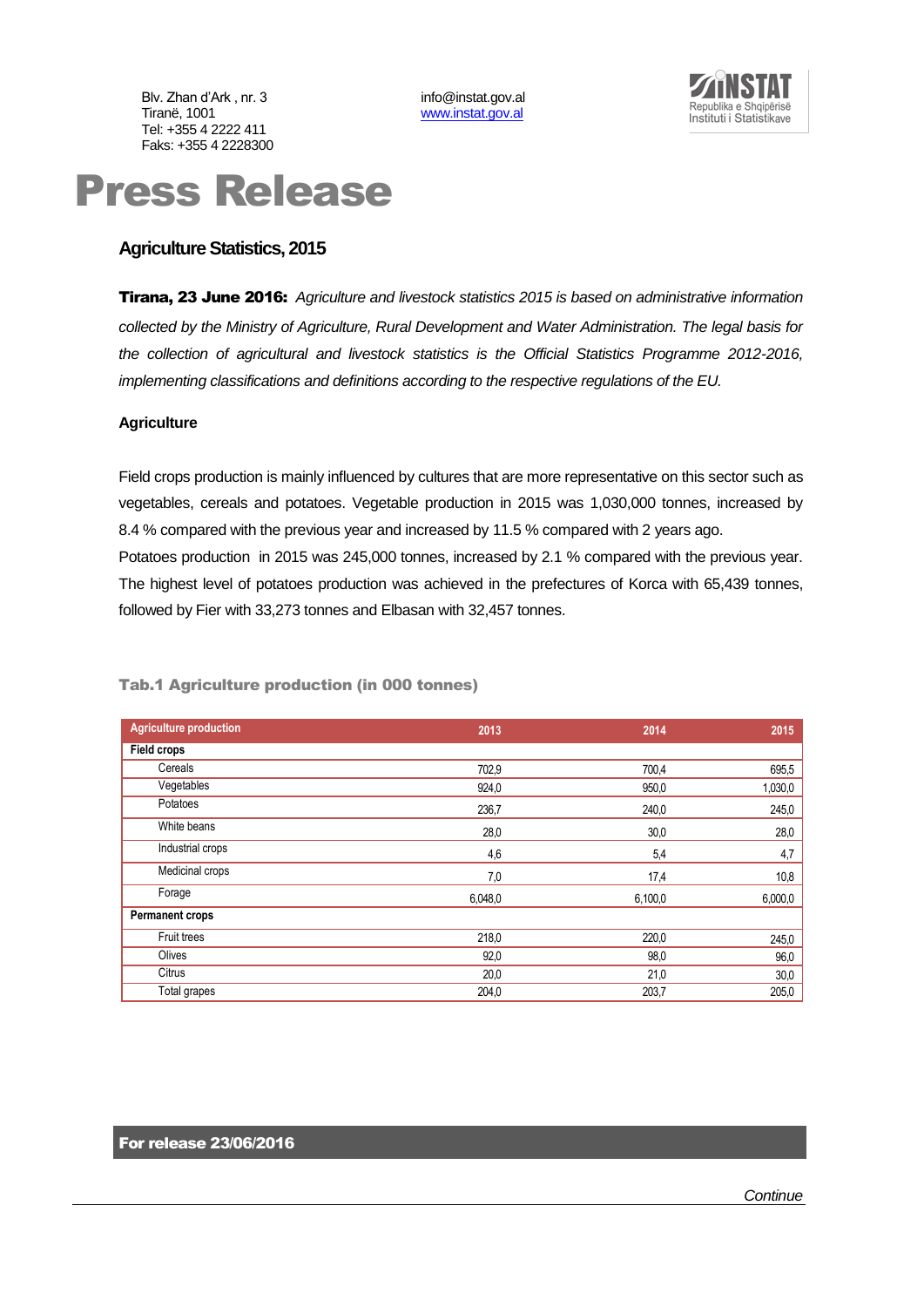

Fig. 1 Production of cereals, vegetables and potatoes (in 000 tonnes)

Number of trees on permanent crops has increased in 2015 compared with the year 2014. Specificaly, the fruit trees increased with 1.2 %, olives 2.57 %, citrus 6.83 %, pergola 0.6 % and vineyards area with 0.5 %.



**Fig.2 Production of fruit trees (in 000 tonnes)**

*For more information, visit INSTAT website: http://www.instat.gov.al/*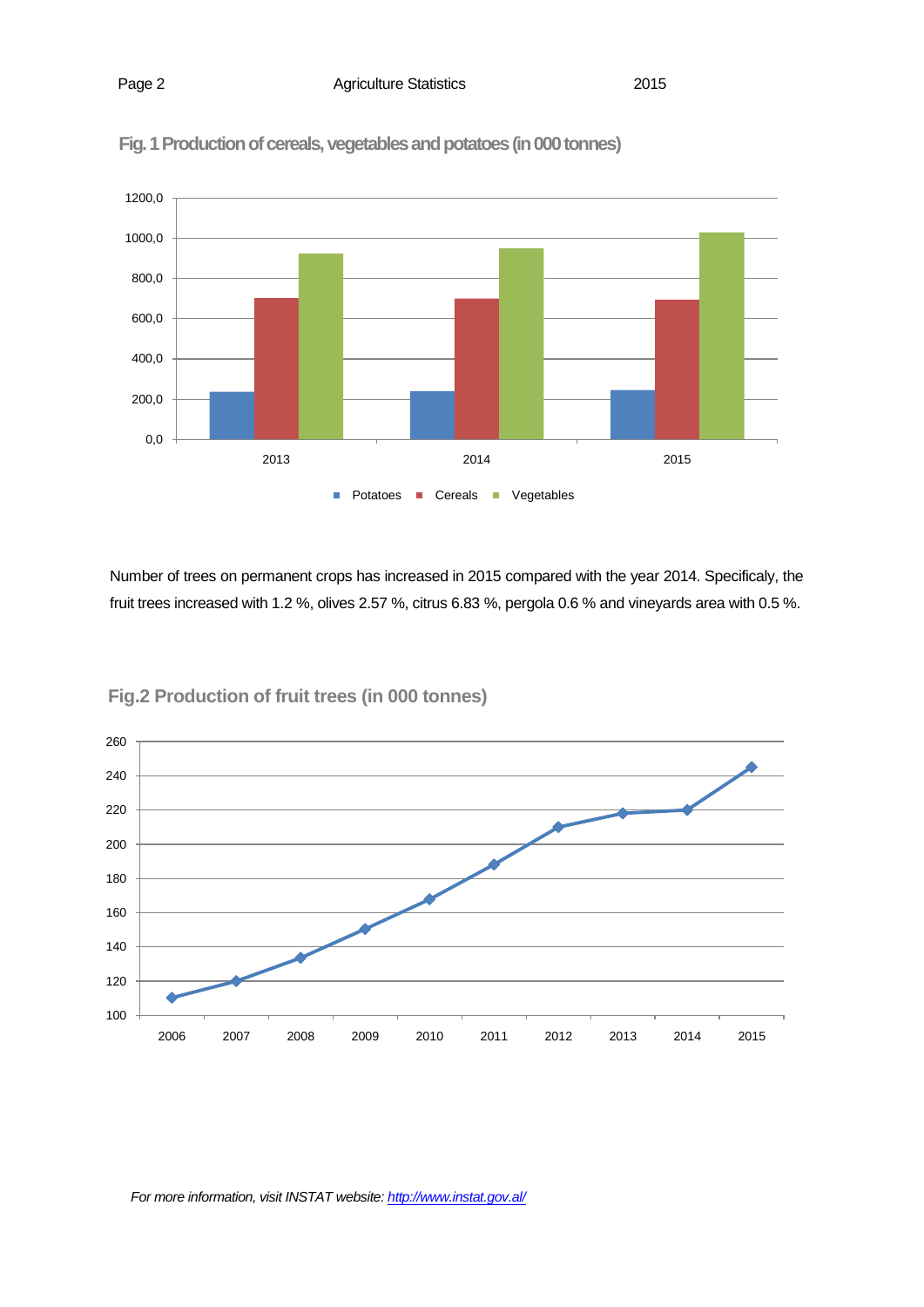Citrus production in 2015 was 30,000 tonnes, with an increase of 42,8 % compared with the previous year. The highest level of citrus production was achieved in the prefecture of Vlora with 15,668 tonnes.



**Fig. 3 Production of citrus (in 000 tonnes)**

#### **Livestock**

**Cattle:** The number of cattle in the year 2015 was 504,169 heads, increased by +0.9 % in annual terms compared with 499,600 heads that was in the year 2014. The main category is dairy cow which represents 71 % of the total cattle herd. Regions where the breeding of cattle is more concentrated are: Fier with 14 %, Elbasan 13 %, Tirana and Shkodra with 10 % of the total number of heads. Gjirokastra is the region which has the lowest number of cattle by 4.7 % to the total number of heads.

**Sheep:** The number of sheep had no significant changes over the last years. In 2015 it was 1,918,000 head increased by +1.2 % compared with the year 2014. The main category is milked sheep which represents 74 % of the total herd. The regions where it is more concentrated the breeding of sheep are: Vlora with 18 %, Gjirokastra with 15 % and Fieri with 14 % of total number of heads. Lezha is the region which has the smallest number of sheep with 1.7 % of the total number of heads.

**Goats:** In the year 2015 the number of goats was 932,000 heads, increased by +3.1 % compared with 904,000 heads that has been in the year 2014. Main category is milked goats with 75 % of the total herd. The regions with the largest concentration of goats are: Gjirokastra with 15 %, Elbasan with 14.1 % and Vlora with 13.6 %. Durres is the region which has the smallest number of goats with 2.3 % of the total number of heads.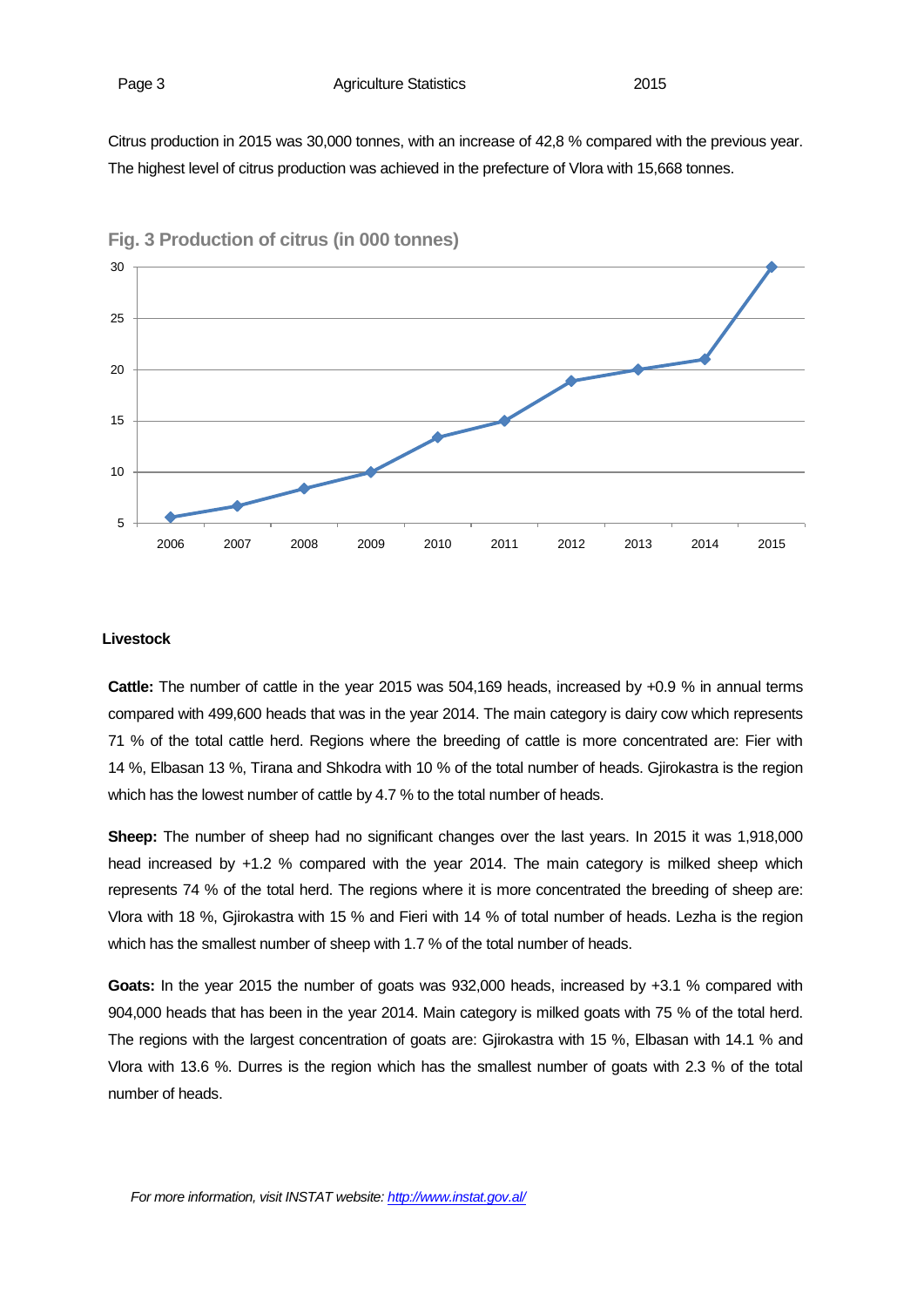**Pigs:** In 2015 the number of pigs was 171,400 heads, from 172,500 heads that was in 2014 with a decrease of -0.6 % in annual terms. The largest concentration of the number of pig heads is in: Lezhe with 38 % and Shkodra with 28 % of the total number of heads. The regions with the lowest representative number of pigs are: Gjirokaster with 0.7 % and Kukes with 1.7 % of the total pig heads.

| <b>Description</b> | 2013  | 2014  | 2015  |
|--------------------|-------|-------|-------|
|                    |       |       |       |
| Cattle             | 498   | 500   | 504   |
| Cows               | 356   | 358   | 357   |
| Sheep and goats    | 2,723 | 2,804 | 2,850 |
| -Sheep             | 1,856 | 1,896 | 1,918 |
| Milked sheep       | 1,413 | 1,419 | 1,417 |
| -Goats             | 867   | 904   | 932   |
| Milked goats       | 656   | 695   | 700   |
| Pigs               | 152   | 172   | 171   |
| -Sows              | 12    | 12    | 11    |
| Equidae            | 93    | 91    | 91    |
| -Horses            | 35    | 32    | 31    |
| Poultry            | 8,928 | 9,493 | 8,558 |
| -Laying hens       | 5,934 | 6,645 | 5,323 |
| <b>Beehives</b>    | 246   | 261   | 271   |

Tab.2 Number of livestock (in 000 head's)



# **Fig. 4 Number of livestock (in 000 head's)**

During the year 2015, livestock productions didn't have significant changes compared with the year 2014. In annual terms, total milk production in 2015 decreased by 0.2 %, total meat live weight production increased by 1.9 % and the eggs production decreased by 0.6 % compared with the year 2014.

*For more information, visit INSTAT website: http://www.instat.gov.al/*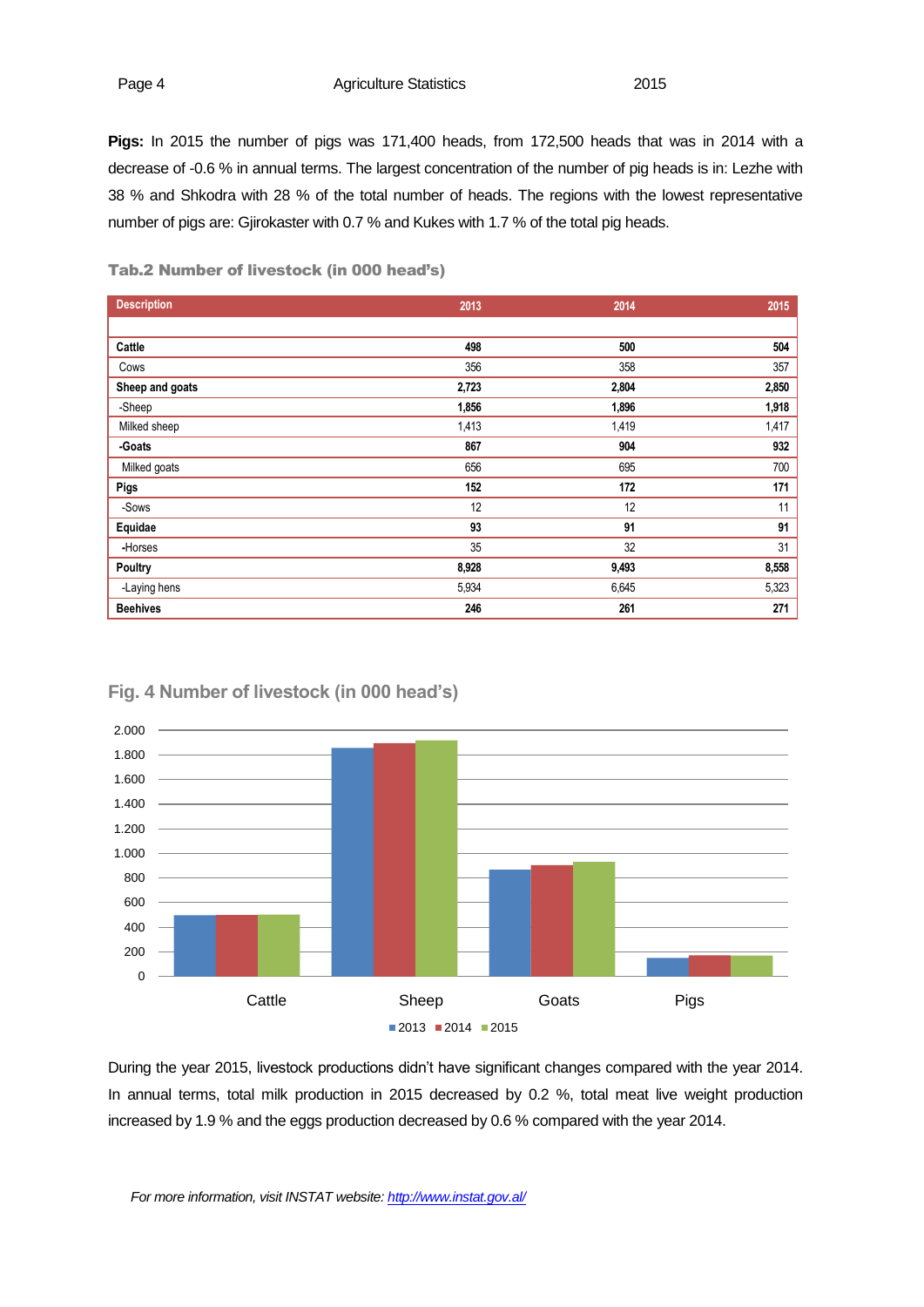# Tab.3 Number of dairy females (in 000 head's)

| Year              | Cow | <b>Sheep</b> | Goat |
|-------------------|-----|--------------|------|
| $\frac{1}{2013}$  | 356 | 1,413        | 656  |
| $\overline{2014}$ | 358 | 1,419        | 695  |
| $\overline{2015}$ | 357 | 1,417        | 700  |

**Fig. 5 Number of dairy females (in 000 head's)**



# Tab.4 Livestock productions (in 000 tonnes)

| <b>Description</b> | 2013  | 2014  | 2015  |
|--------------------|-------|-------|-------|
|                    |       |       |       |
| Milk               | 1,131 | 1,133 | 1,131 |
| Meat live weight   | 153   | 155   | 158   |
| Eggs/in mill       | 830   | 835   | 830   |



**Fig. 6 Livestock productions (in 000 tonnes)**

*For more information, visit INSTAT website: http://www.instat.gov.al/*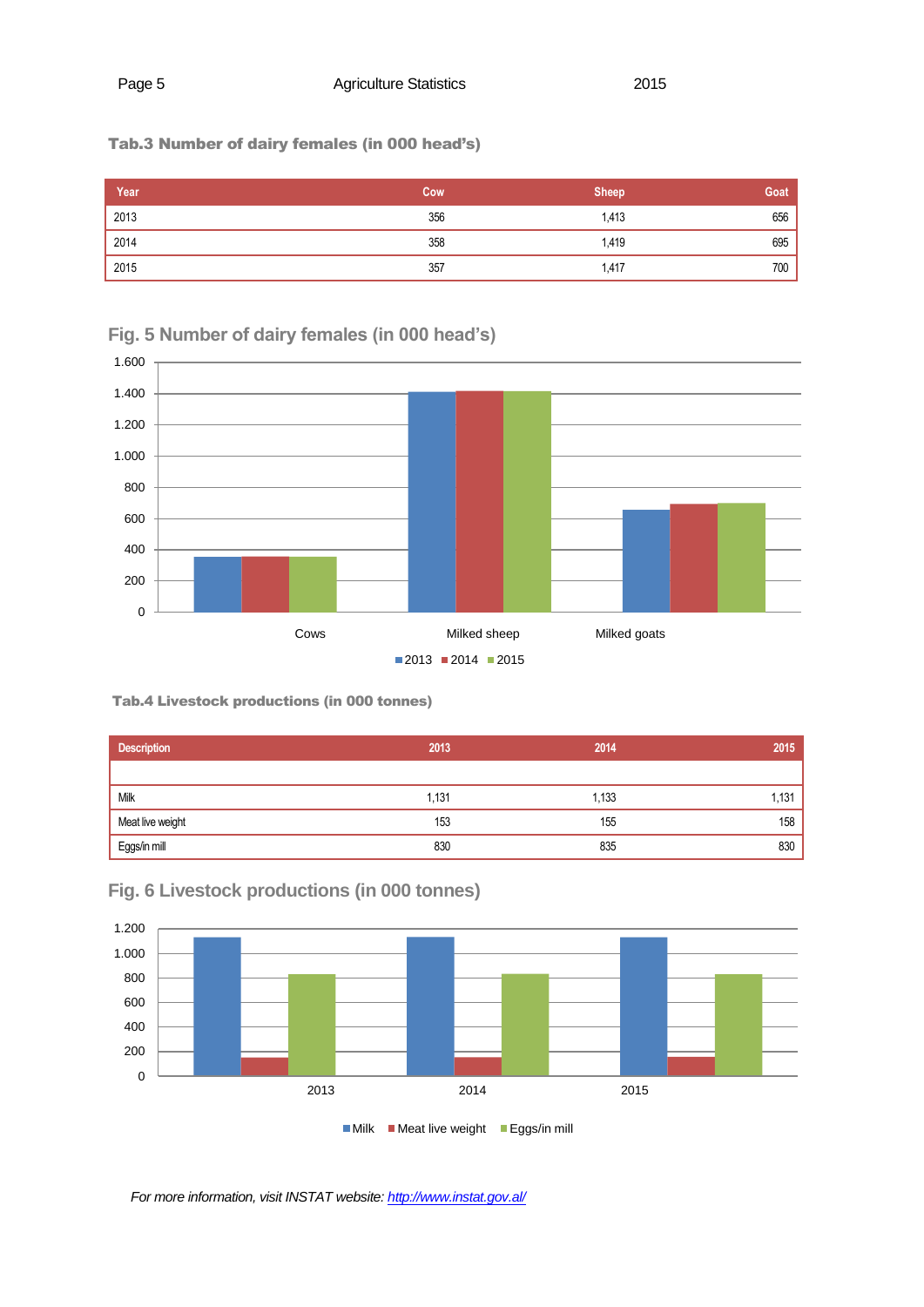# Methodology

Information is collected in field by experts of extension services in all country. These experts collect data directly from farmers. Harvested production means production including on-holding losses and wastage, quantities consumed directly on the farm and marketed quantities. Crop statistics represented by annual data as: area under cultivation, harvested production and yield.

Livestock data are collected for the number of animals for breeding from the farmers and livestock productions. Experts of extensions collect the data and compare them with the data from the veterinary service which conducts the matriculation and vaccination of animals (process is ongoing). Veterinary service in the moment of vaccination conducts the animal inventory in commune level. Specialists of extension also collaborate with private veterinarians. These veterinarians provide different services at the farmers such as (disease control, death and births of animals, slaughtering, vaccinations etc). In the end the specialists of extension compare the data from the three sources. Data for the agricultural and livestock products produced by the farmers are also collected from the specialists of extension. For the yields of productions the information is collected from the most representative farms in commune level. The data collected are sent to the Ministry of Agriculture, Rural Development and Water Administration, where the specialists of crop and livestock production do the estimations comparing the data collected from the field with the data of the farms during the previous years.

The Ministry of Agriculture uses three sources of information for the data collection:

- 1. Experts of extension which are part of the Agricultural Directory in regions
- 2. Veterinarian Service in regions
- 3. Private Veterinarians

### **Definition**

**"Agricultural Holding"** is a single unit, both technically and economically, not necessary continuous parcels of agriculture and livestock production which has a single management by one person or group of persons and which undertakes agricultural activities, for crop and animal production.

### **Arable land**

Arable land is (ploughed or tilled) regularly, generally under a system of crop rotation. The area cultivated with field plants is the area planted with field plants in a given agricultural year. Here we speak of an area with main crops (primary). The main crops are wheat, spring cultures like the grain maize, potatoes, the legume, industrial plants, the alfalfa, etc.